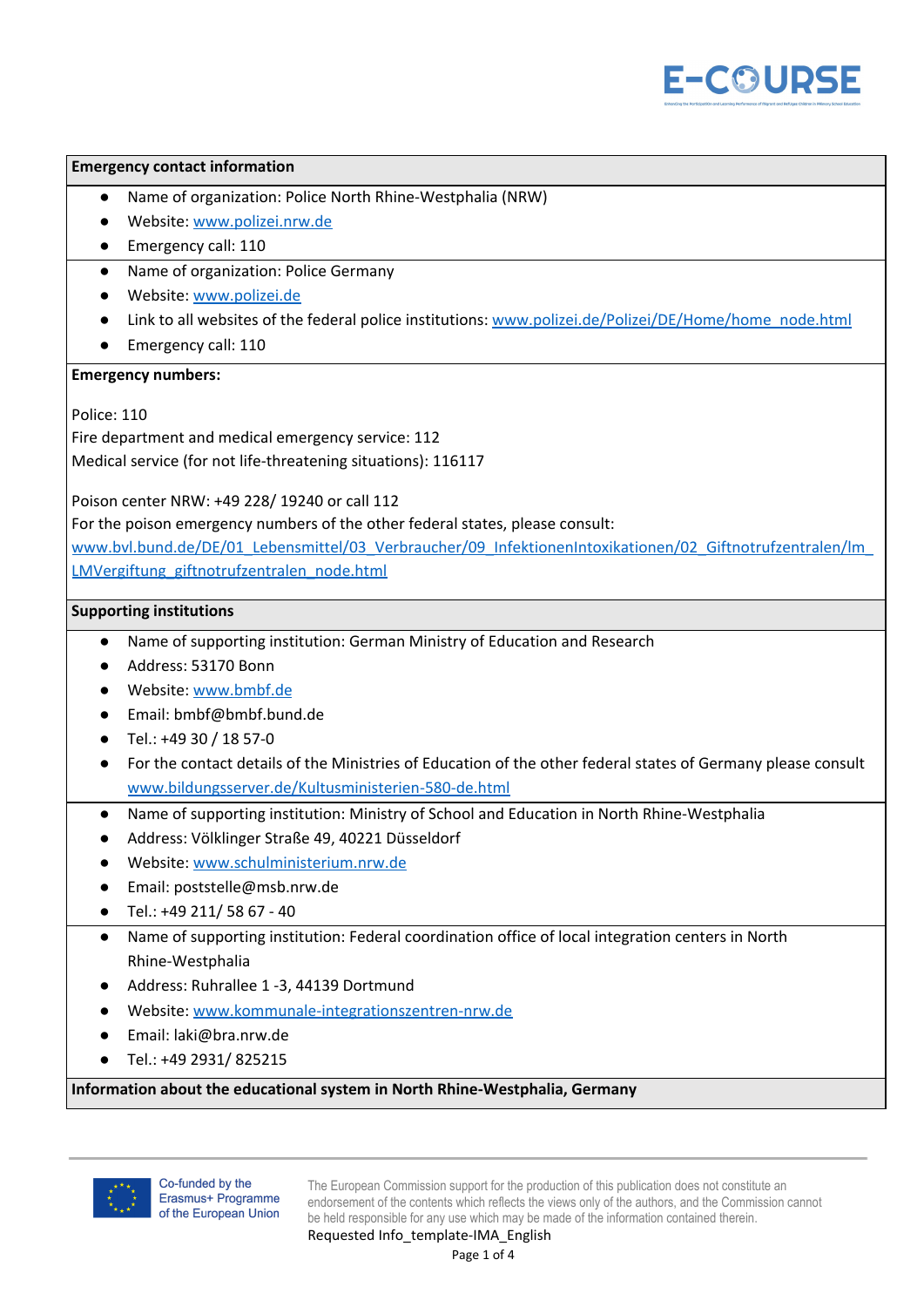**• Registration period:** By the 15<sup>th</sup> November of each year, all children who are required to attend school the following year must be registered. For further information please consult: [www.schulministerium.nrw.de/docs/Schulsystem/Schulformen/Grundschule/Anmeldung/index.html](http://www.schulministerium.nrw.de/docs/Schulsystem/Schulformen/Grundschule/Anmeldung/index.html)

For further information on the registration process please consult the Ministry of School and Education in North **Rhine-Westphalia:**

[www.schulministerium.nrw.de/docs/Schulsystem/Schulformen/Grundschule/Von-A-bis-Z/index.html](http://www.schulministerium.nrw.de/docs/Schulsystem/Schulformen/Grundschule/Von-A-bis-Z/index.html)

**Exam period:** Please consult the website of the Ministry of School and Education for further details: [www.standardsicherung.schulministerium.nrw.de/cms/](http://www.standardsicherung.schulministerium.nrw.de/cms/)

The curricula for the different school levels can be viewed here: [www.schulentwicklung.nrw.de/lehrplaene/](http://www.schulentwicklung.nrw.de/lehrplaene/)

- *●* **School attendance policy**
	- *o number of absences:* There is no defined number of accepted absences. Parents are required to write excuse notes for their children and if necessary, add a note from the doctor. Children can only be absent from school because of family or health reasons.
	- o *reporting procedure of absences:* In Germany, education is compulsory for children who complete their sixth year of life until the 30<sup>th</sup> September of the current year. Pupils are obligated to attend school for at least 10 years of primary and secondary school.

Fort further information please consult:

*[https://www.schulministerium.nrw.de/docs/bp/Schueler/Schule-NRW/Schulpflicht/Schulpflicht/inde](https://www.schulministerium.nrw.de/docs/bp/Schueler/Schule-NRW/Schulpflicht/Schulpflicht/index.html) [x.html](https://www.schulministerium.nrw.de/docs/bp/Schueler/Schule-NRW/Schulpflicht/Schulpflicht/index.html)*

- **Frequency of parent visits:** Parents' visits are individually scheduled for approx. twice a year. For further information of parents' involvement please consult: [www.schulministerium.nrw.de/docs/bp/Eltern/Schulmitwirkung/index.html](http://www.schulministerium.nrw.de/docs/bp/Eltern/Schulmitwirkung/index.html)
- *●* **Required documents for school enrolment & registration***:* All parents of school-age children are informed in writing about the application process and required documents by the school authorities.
- **Public holidays:** The public holidays differ between the federal states and shift from year to year. Please see the website of the Ministry of School and Education in NRW for dates and updates as well as a list of public and religious holidays in all federal states: [www.schulministerium.nrw.de/docs/Recht/Schulrecht/Erlasse/Ferientermine/index.html](http://www.schulministerium.nrw.de/docs/Recht/Schulrecht/Erlasse/Ferientermine/index.html)
- *●* **School hours:** The school hours differ according to school level and school. Please consult with the school your child is signed up to. In North Rhine-Westphalia the offers of all-day schooling are increasing.

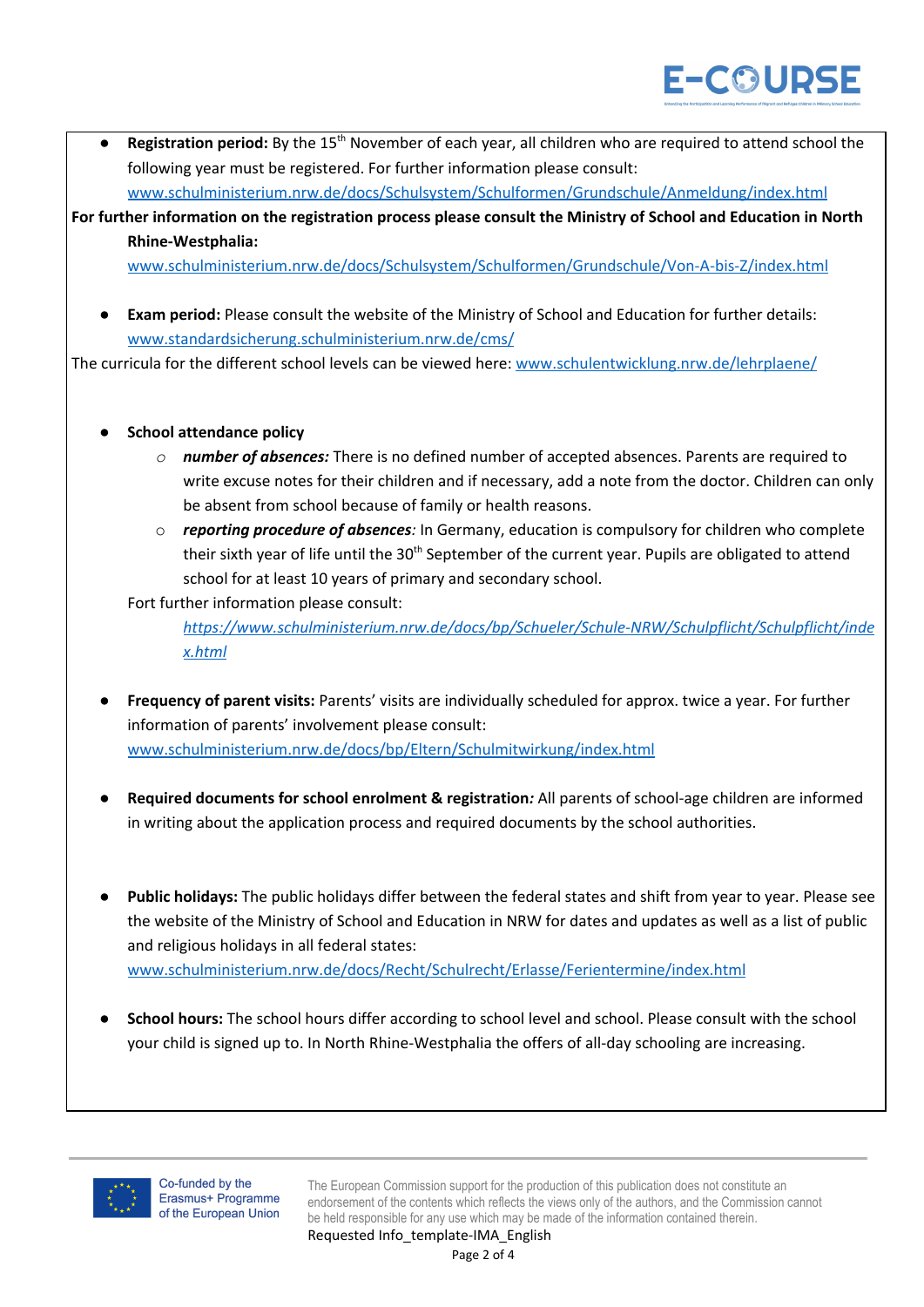All information on the educational system in North Rhine-Westphalia, Germany can be found on the website of *the ministry of education in NRW here: [www.schulministerium.nrw.de/docs/bp/index.html](http://www.schulministerium.nrw.de/docs/bp/index.html)*

- Information on the school system: <https://www.schulministerium.nrw.de/docs/Schulsystem/Schulformen/index.html>
- The information on the school system might differ in the different federal states of Germany, for specified information please consult [www.bildungsserver.de/Kultusministerien-580-de.html](http://www.bildungsserver.de/Kultusministerien-580-de.html) to find the right information from the responsible Ministry of Education of the federal state you are in.

| <b>School</b><br>level | Grade                                                                                    | <b>Education level</b>                                                                              | Age range              | <b>Country</b>                     |
|------------------------|------------------------------------------------------------------------------------------|-----------------------------------------------------------------------------------------------------|------------------------|------------------------------------|
| $\mathbf 0$            | $\overline{0}$                                                                           | Kindergarden                                                                                        | $3 - 5$                | North-Rhine Westphalia,<br>Germany |
| $\mathbf{1}$           | $1 - 4$                                                                                  | <b>Primary school</b>                                                                               | $5/6-9$                | North-Rhine Westphalia,<br>Germany |
| $\mathbf{1}$           | $1 - 4$                                                                                  | Primary school: "Förderschule"<br>(alternative choice for children with<br>special education needs) | $5/6-9$                | North-Rhine Westphalia,<br>Germany |
| $\overline{2}$         | $5 - 10$                                                                                 | <b>Secondary school I</b><br>(6 different options)                                                  | $10 - 15$              | North-Rhine Westphalia,<br>Germany |
| $\overline{2}$         | 5-9 (option I)                                                                           | Secondary school I: "Gymnasium"                                                                     | $10 - 14$              | North-Rhine Westphalia,<br>Germany |
| $\overline{2}$         | 5-10 (option II)                                                                         | Secondary school I: "Gesamtschule"                                                                  | $10 - 15$              | North-Rhine Westphalia,<br>Germany |
| $\overline{2}$         | 5-10 (option III)                                                                        | Secondary school I:<br>"Sekundarschule"                                                             | $10 - 15$              | North-Rhine Westphalia,<br>Germany |
| $\overline{2}$         | 5-10 (option IV)                                                                         | Secondary school I: "Realschule"                                                                    | $10 - 15$              | North-Rhine Westphalia,<br>Germany |
| $\overline{2}$         | 5-10 (option V)                                                                          | Secondary school I: "Hauptschule"                                                                   | $10 - 15$              | North-Rhine Westphalia,<br>Germany |
| $\overline{2}$         | 5-10 (option VI)<br>For children that<br>went to<br>"Förderschule" in<br>primary school. | Secondary school I: "Förderschule"                                                                  | $10 - 15$              | North-Rhine Westphalia,<br>Germany |
| 3                      | $11 - 13$                                                                                | <b>Secondary school II</b>                                                                          | $15/16-18/1$<br>9      | North-Rhine Westphalia,<br>Germany |
| 3                      | $11 - 13$                                                                                | Secondary school II: "Berufskolleg"                                                                 | 15/16-18/1<br><u>9</u> | North-Rhine Westphalia,<br>Germany |



Co-funded by the Erasmus+ Programme of the European Union

The European Commission support for the production of this publication does not constitute an endorsement of the contents which reflects the views only of the authors, and the Commission cannot be held responsible for any use which may be made of the information contained therein.